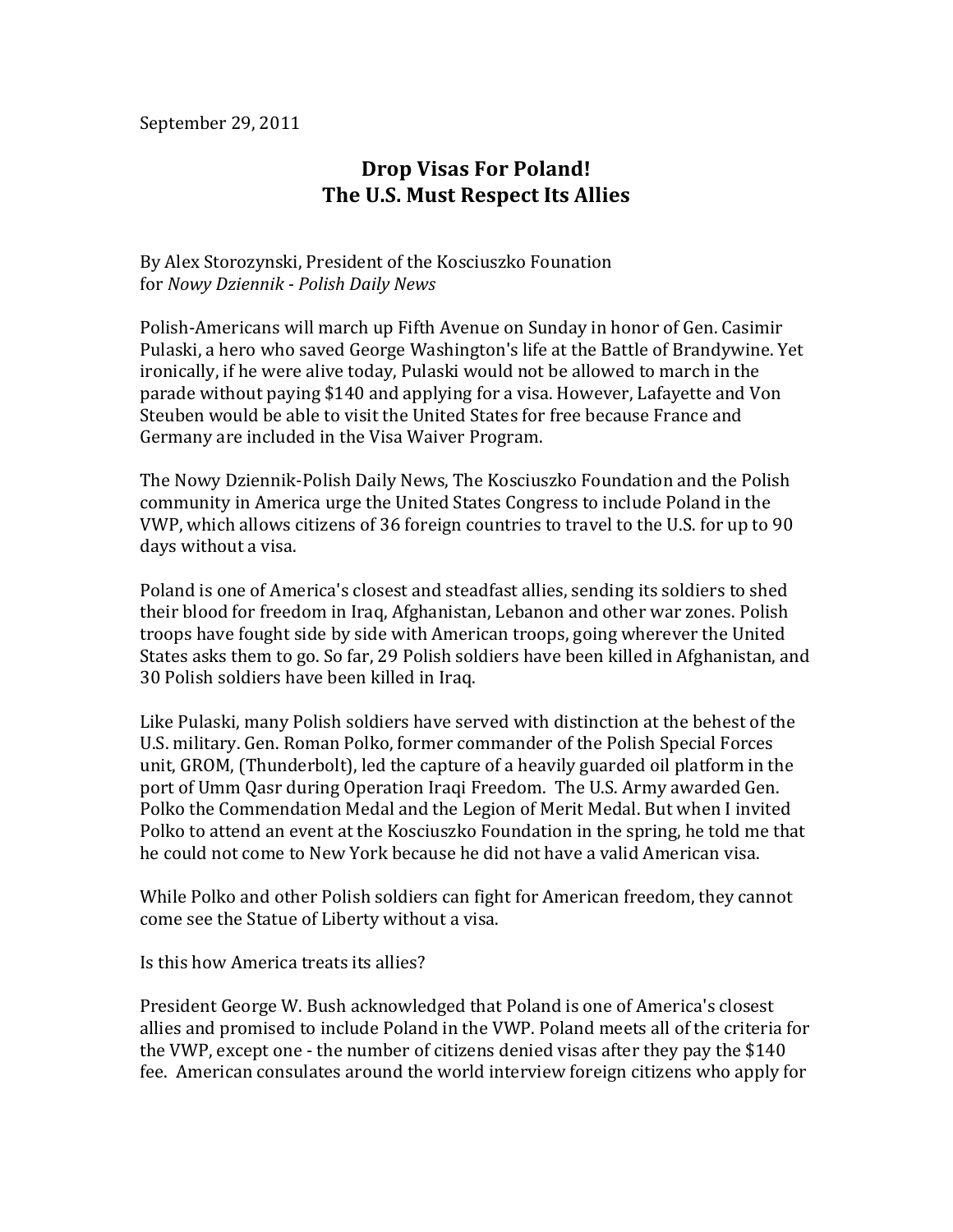tourist visas to visit the United States. These consulates deny visas to people they think might overstay their 90 day visas or work illegally in America.

In 2008, President Bush announced that the Czech Republic, Estonia, Hungary, Latvia, Lithuania, Slovakia and South Korea would become part of the VWP because these countries had a visa refusal rate lower than  $10\%$ . Poland was excluded because at the time its visa refusal rate was slightly higher than that. Today, Poland's refusal rate is 9%. But after these other countries were added, Congress said that no new countries would be allowed into the VWP unless their visa refusal rate was less than  $3\%$ .

The only reason Poland has a 9% refusal rate is that American consulates count the same people over and over as they are denied visas several times. The true percentage of Poles who are denied visas is actually lower. And fewer than  $3\%$  of the Poles who do come to America stay longer than the 90 days allowed on their visas.

Countries with an overstay rate of less than  $3\%$  should be included in the VWP. The Secure Travel and Counterterrorism Partnership Act of 2011, H.R. 959, would do just that. The bill must pass both houses before President Obama can sign it.

The bill is sponsored in the House by Rep. Mike Quigley of Illinois, and the cosponsors of the bill that are friendly towards Polonia include: Rep. Shelley Berkley [D-NV], Rep. Brian Higgins [D-NY], Rep. Duncan Hunter [R-CA], Rep. Marcy Kaptur [D-OH], Rep. Daniel Lipinski [D-IL], Rep. William (Bill) Pascrell, Jr. [D-NJ], Rep. Jared Polis [D-CO], Rep. Janice (Jan) Schakowsky [D-IL], Rep. John Shimkus [R-IL].

The Senate Bill S. 497 is sponsored by Senator Barbara Mikulski of Maryland, and co-sponsored by Senators Mark Kirk of Illinois, Mark Begich of Alaska, Sherrod Brown of Ohio, and Amy Klobuchar of Minnesota.

President Obama has written to Congress in "strong support" of the bill, but it must first pass both houses of Congress before it can be signed into law.

The key to passing this bill lies with New York Senator Charles Schumer, Chairman of the Immigration, Refugee and Border Security subcommittee in the Senate Judiciary Committee. Senator Schumer can influence the outcome of this bill in the Senate. It's time for Sen. Schumer to take action on this bill and show that he cares about the one million people of Polish descent in New York State. He must become a co-sponsor.

In the House of Represenatives, the key is Rep. Elton Gallegly of California, Chairman of the Judiciary Committee's subcommittee on Immigration Policy and Enforcement. Both committees must pass the bill before it can go to the Senate and full House for a vote.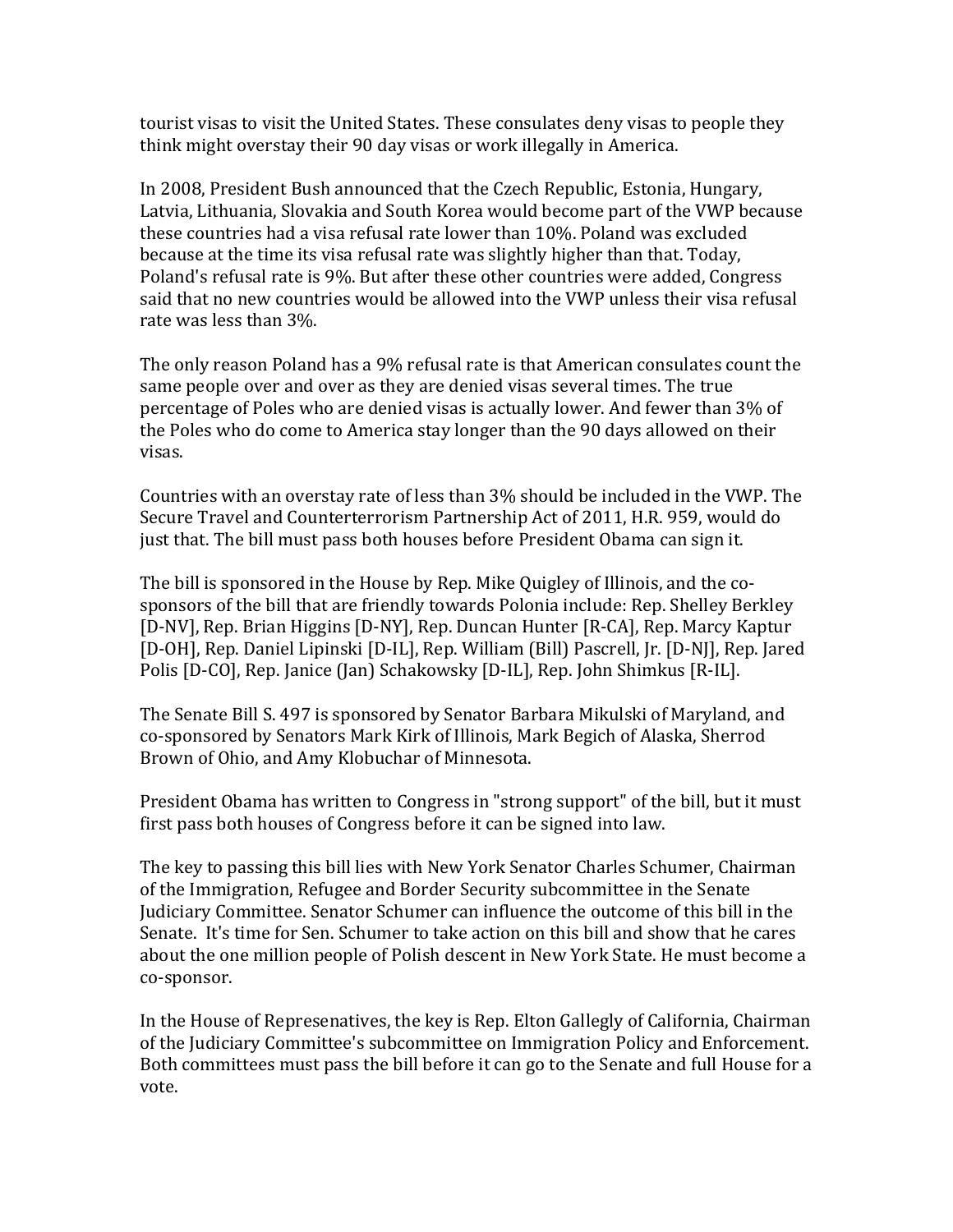The arguments for including Poland in the VWP are strong. In addition to being one of America's greatest allies, a productive member of NATO, and the European Union, the notion that Poles need to come to America to work is just flat out wrong. In fact, many Poles who have Green Cards have returned to Poland in recent years because the economy in their own country has grown faster than the U.S. economy.

Those Poles who do want to seek employment elsewhere can work in various countries across Europe. Poland is part of the "Schengen Area" of 25 European nations that allows passport-free travel across borders. Poles do not need to come here to work. They only want to come here to shop, visit relatives and see tourist sites, just like other Europeans.

It's estimated that 7,000 Poles will be denied visas to the U.S. this year. Many more don't even apply because the process offends them. I have several relatives and friends in Poland that have professional careers, and they refuse to come here and spend money because of the visa issue. Instead, they travel to tourist sites in Africa, Asia and South America to spend their vacation money.

Poland presently holds the rotating Presidency of the European Union, but incredibly, its President, Bronislaw Komorowski, had to apply for visa prior to his trip to the United States. By refusing visa free travel for Poles, the United States is pushing away an ally, and taking Poland for granted.

Poles pose no terrorist threat to America, and allowing Poles to visit the United States as tourists would encourage international trade and pump tourism dollars into our economy. While the United States requires Poles to have visas when traveling to America, Poland waived visas for Americans more than 20 years ago.

Allowing Poles to travel without visas will add to our security and enhances law enforcement and crime-fighting efforts through data-sharing agreements between our respective countries.

There are 10 million Polish-Americans in the United States and they have been actively trying to include their fatherland in the VWP. As we march down Fifth Avenue today, we will not just be celebrating Polish culture, we will be handing out letters that Polish Americans can send to their Representative and Senators.

This is not a partisan issue, Republican or Democrat. It is an issue of respect. It is respect for the millions of Poles that helped build this country. It is respect for the millions of Poles who helped overturn Communism and bring down the Berlin Wall and the Soviet Union thanks to the actions of the Solidarity movement and Pope John Paul II.

If, like Gen. Polko, Gen. Pulaski were turned away from America's shores because he did not have a visa, he would not have saved George Washington's life at the Battle of Brandywine. If Gen. Thaddeus Kosciuszko had been kept out of America because